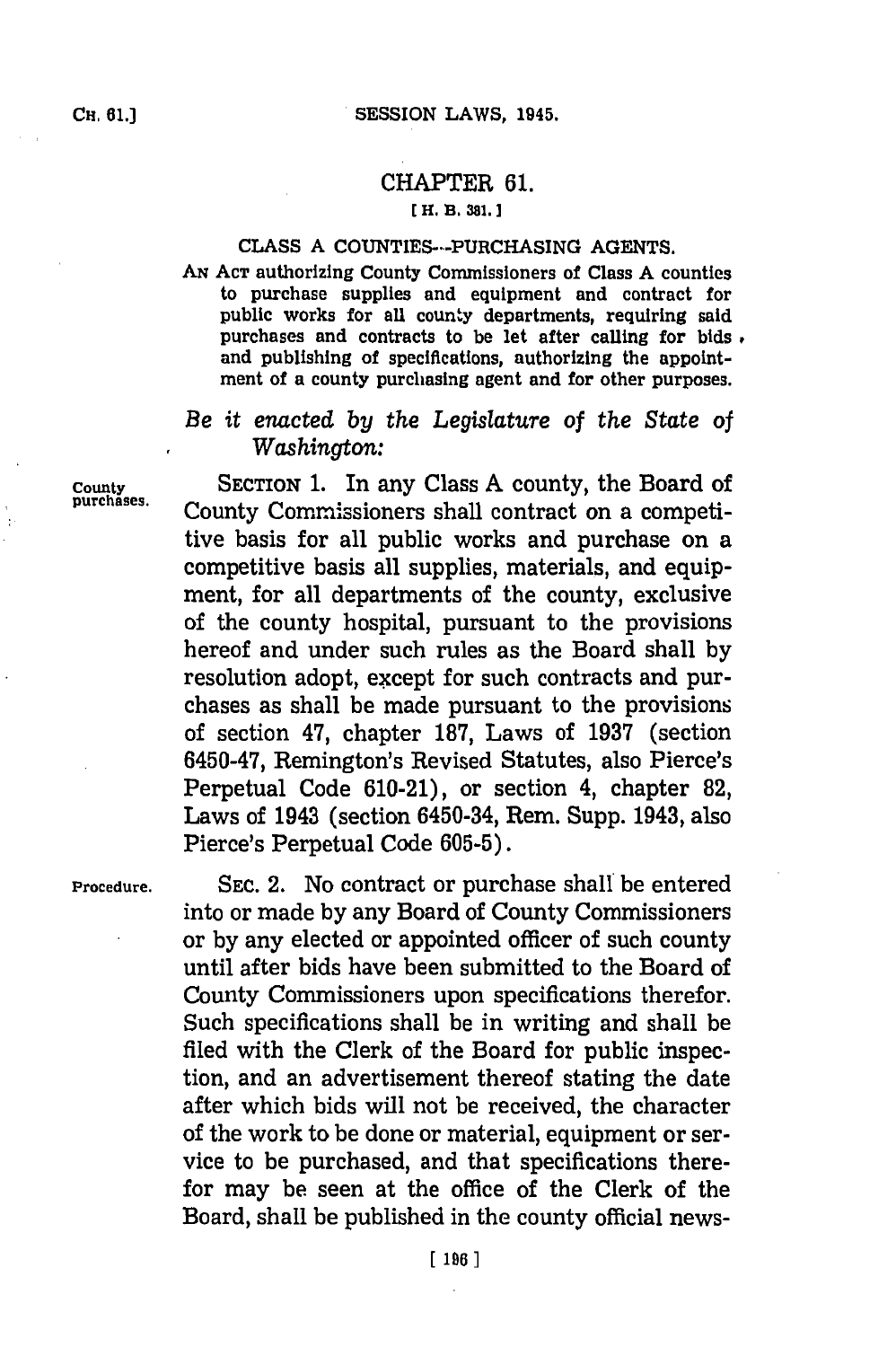paper. Such advertisement shall be published not less than one time and as many additional publications as shall be determined **by** the Board, and the **Publication.** time within which bids shall be received, shall be not less than five **(5)** days after the last publication. Such bids shall be in writing and shall be filed with the Clerk and shall be opened and read in public at a meeting of the Board on the date named therefor in said advertisement, and after being opened, shall be filed for public inspection. The contract for said Bids. public work or purchase shall be awarded to the lowest responsible bidder; taking into consideration the quality of the articles or equipment to be purchased. Any or all bids may be rejected for good cause. In the letting of any contract or purchase involving less than one thousand dollars **(\$1,000),** advertisement and competitive bidding may be dispensed with on order of the Board of County Commissioners: *And provided further,* That notice of **Posting of** intention to let contracts or to make purchases involving amounts .xceeding one hundred dollars **(\$100)** and less than one thousand dollars **(\$1,000),** shall be posted by the Board of County Commissioners on a bulletin board in its office not less than three **(3)** days prior to making such purchase or contract. Wherever possible, supplies shall be purchased in quantities for a period of at least three **(3)** months, and not to exceed one year. Supplies generally used throughout the various departments shall be standardized in so far as possible.

SEC. 3. The Board of County Commissioners shall **Purchasing** appoint a county purchasing agent who shall have had previous purchasing experience as purchasing agent of a commercial, industrial, institutional or governmental plant or agency, and who shall be placed under such bond as the Board may require. The Board may establish a central storeroom or storerooms in charge of the County Purchasing Agent in

**[ 197)1**

**[CH. 61.**